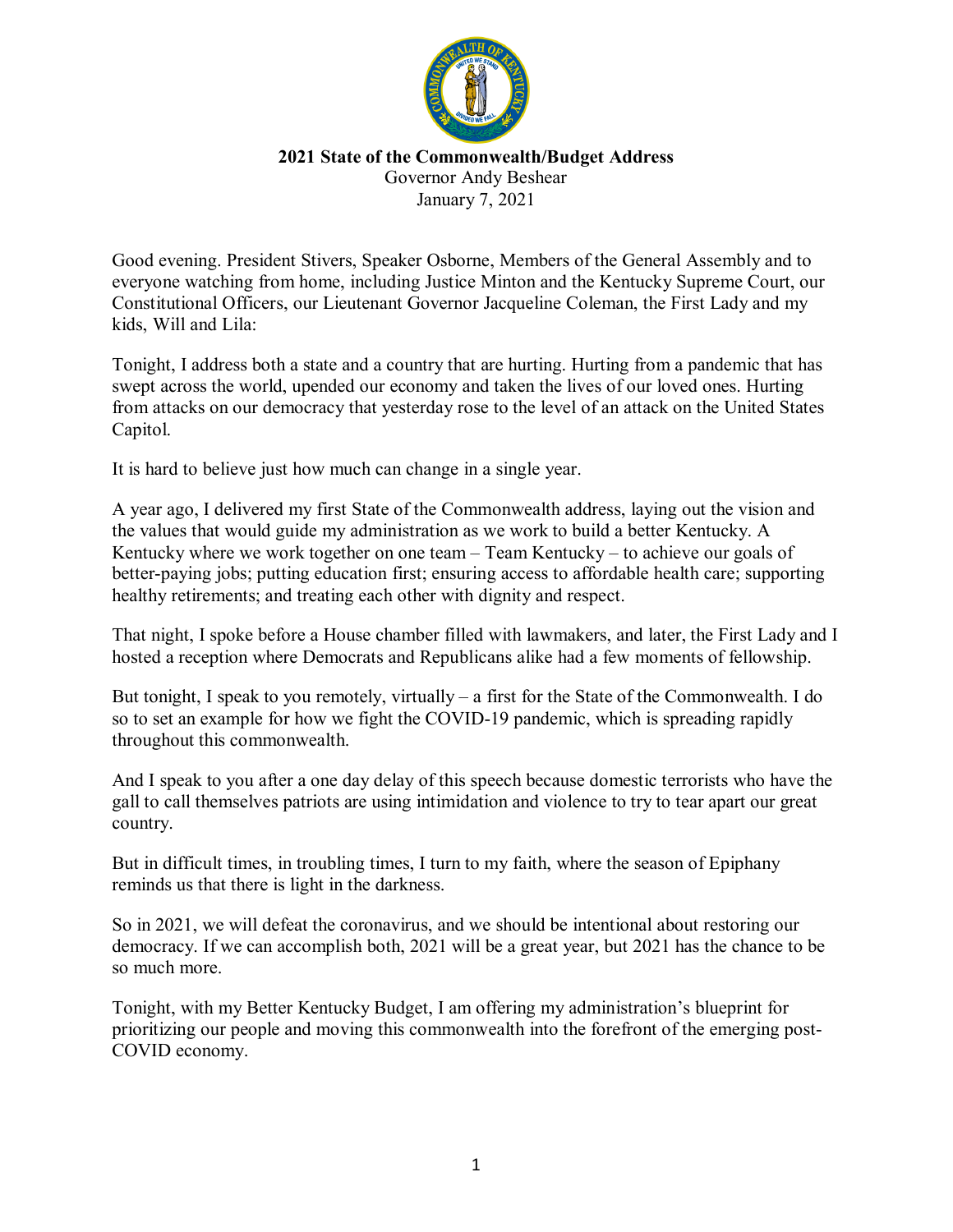Before tonight's address, I walked past the statue of President Abraham Lincoln – the epitome of leadership in times of turmoil and division. This statue holds pride of place in our Capitol Rotunda.

I was reminded of his message to the federal legislature in 1862. He said, "The dogmas of the quiet past are inadequate to the stormy present. The occasion is piled high with difficulty, and we must rise with the occasion. As our case is new, so we must think anew, and act anew. We must disenthrall ourselves, and then we shall save our country."

As Kentuckians, we are now called to rise to our occasion. Now is our time.

We can't play politics while our people and our country struggle. We must move our commonwealth forward.

But before we have that discussion, the depth of our sacrifices and the magnitude of our losses during this past year demands our attention.

Over the past 10 months, we have been at war. This evil virus has taken more than 2,700 of our fellow Kentuckians. That toll is heartbreaking; it is greater than the number of Kentuckians lost in Vietnam, Korea or even World War I.

And these aren't numbers. These are our grandparents and parents, our brothers and sisters, our friends and co-workers, and in some cases, even our children. We have lost doctors, teachers, bus drivers, a police chief, pastors and a 15-year-old student.

One Kentucky family in Hopkins County suffered an unbearable loss in April when a wife and a husband, Frida and Doug Woods, died of COVID-19 in the space of just two days. And in Campbellsville, I think about the Cheatham family, who lost both parents and their grandfather in less than a month.

So I'm asking everybody listening, in the chamber and at home, to observe a moment of silence, and if you are willing  $-$  say a prayer  $-$  as we remember the Kentuckians we've lost to this pandemic.

[Pause.]

Thank you.

March 6 of last year is a day I will never forget. It was the day we recorded our first case of COVID-19. From that moment, I committed to treating this as the once-in-a-century, life-anddeath threat that it remains to this day. In fact, just yesterday, we had over 5,000 new cases.

We started this battle in March with limited tests and a single state lab to process them. So we went to work, building a robust coronavirus testing program across this state. Today, we now have more than 350 testing locations all across Kentucky and we've conducted more than 3.4 million tests. Anybody who wants a test can get one, and most of the time immediately.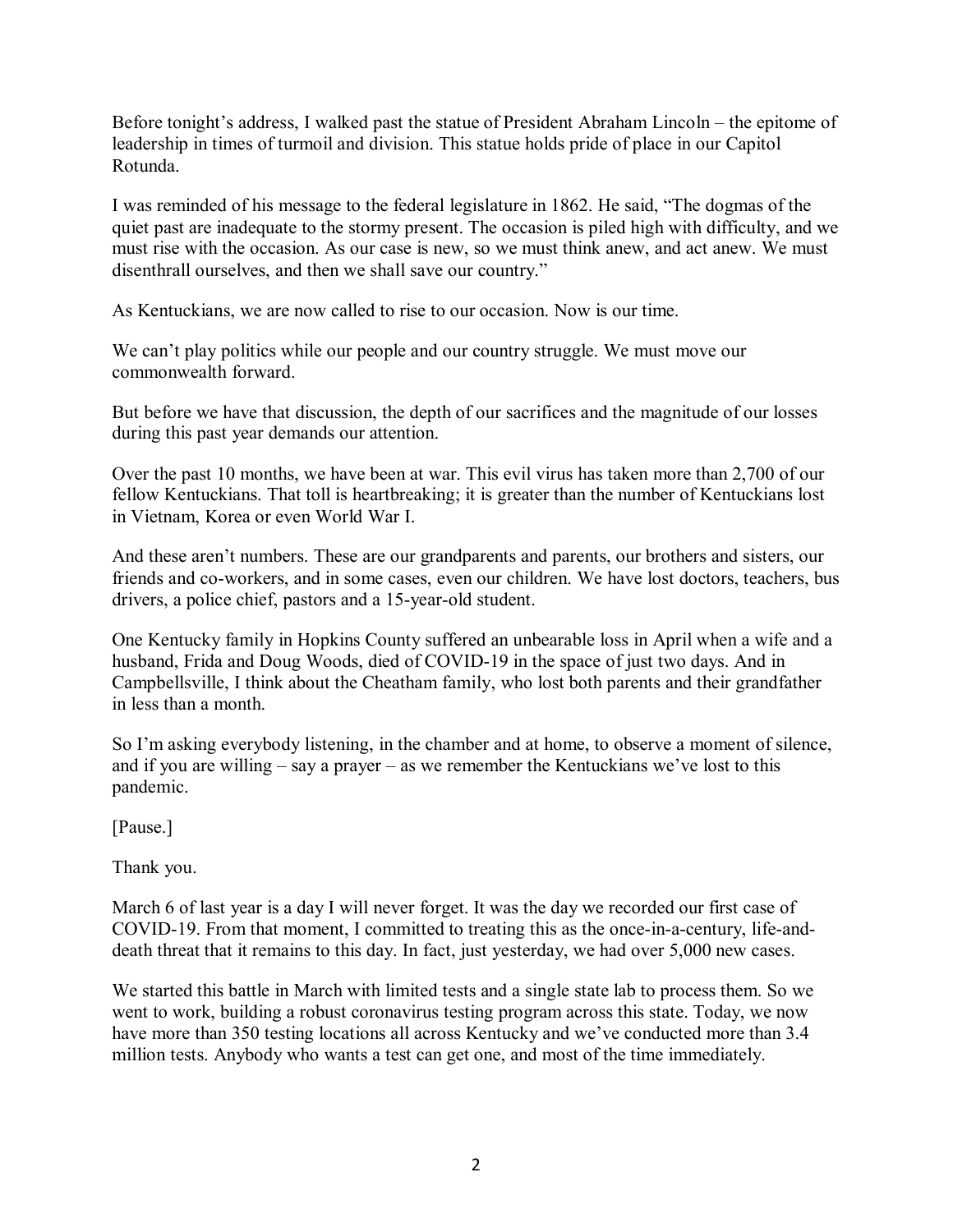We started this battle in March and in April with insufficient personal protective equipment to protect our people. Since then, we have created and maintained a strong 120-day stockpile; and along the way, we delivered more than 18 million pieces of PPE to government, medical and private sector entities. More than 100 companies jumped in to help, either by donating PPE or producing it, which helped ensure our health care workers and our other front-line heroes were protected.

In March, there was so much we didn't know. But today we provide the public with more information – more data – than has ever been available in any outbreak or in any pandemic. It includes cases by county; positivity rates; hospitalizations; positives and quarantines in schools, day cares and long-term care facilities; and now, even updates on vaccinations.

Throughout this pandemic, my administration has worked in a bipartisan fashion with the federal administration and with my fellow governors. We have taken advice from experts, including from White House experts like Dr. Anthony Fauci and Dr. Deborah Birx and our own expert, Dr. Steven Stack.

My actions have been targeted to have the greatest impact and they have been limited in both time and scope to avoid undue and unnecessary damage. I have reported on these actions, and their basis, in almost daily briefings, and my administration has testified on them over 40 times before the General Assembly in the last 10 months. The courts have backed our moves, with the Kentucky Supreme Court noting, in a unanimous decision, that our actions were not just legal but necessary to fight this deadly virus.

I have no doubt we did the best we could and I am proud of the actions my administration has taken, along with the personal actions and sacrifices of Kentuckians everywhere. Together, we have suppressed each of the three major waves of infections that have threatened us.

When the full story of this pandemic is told, Team Kentucky will stand tall on how we took care of one another.

I was inspired knowing how our people have responded with compassion, hard work and perseverance throughout this crisis. I think of the child who mailed me her allowance to donate to the Team Kentucky Fund. I think of the dozens of quilters who came together across Kentucky to sew thousands of masks. And I think about you. You followed the guidance. You made the hard decisions to forego holiday get-togethers. You postponed weddings and vacations. You missed funerals. You supported hard-hit local restaurants by ordering carry-out and curbside. And you lit your home up green every night to show compassion.

While this has been one of the hardest battles of our lifetime, because of our collective actions, we have saved lives and the state of this commonwealth is stronger and better prepared than most to finally defeat this virus.

But you don't have to take my word for it. You can look at the devastating experiences in states that failed to take the same aggressive actions we did to stop the coronavirus. Adjusted for population, we have suffered less than half the number of deaths as the people of Tennessee and less than one-fourth the number of deaths as the citizens of North and South Dakota.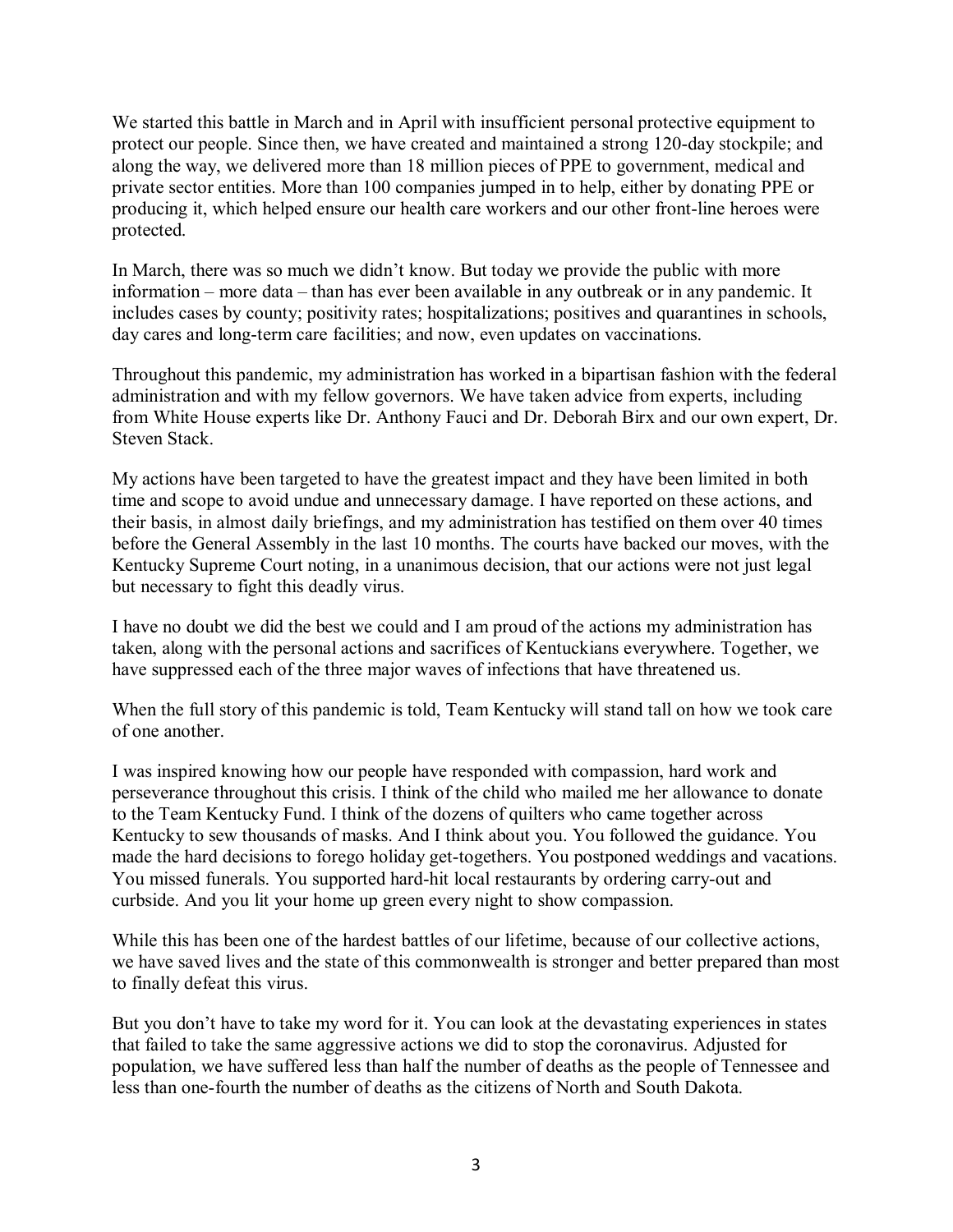Through these trials, we have learned that an effective virus response is necessary to sustain and rebuild our economy.

Even in the grip of this pandemic, we've announced \$2.4 billion invested in new and expanding projects that are going to create more than 8,000 new jobs. The average pay for these jobs is one of the highest in years.

We supported our rural communities with more than \$124 million invested for 160 projects that are going to diversify regional economies and they're going to provide clean drinking water. And we provided millions to support our agricultural economy to spawn the innovation that will feed future generations.

Now we are called to look ahead, not with fear, but with courage.

To do so, we must move past any remaining denial or rationalizations. That a public health crisis has been politicized, even as thousands have died, is troubling for both our state and our nation. Failure to take this virus seriously at this late date disrespects the memory of those we have lost, disrespects the pain of those who are grieving and disrespects the deep sacrifices so many have made in this war.

It also threatens to create much more pain, more death and more disruption, all of which can be avoided.

With the election season finally over, it's time to put aside squabbling and petty partisanship.

So, let me be clear: Every moment in this short session we spend fighting is a loss for our Kentucky families. Such fighting will leave us empty-handed and further behind those states that recognize this moment and this opportunity.

Our goal should be to act swiftly and with wisdom on behalf of the people of the commonwealth.

Because after a dark and difficult year, we have some very encouraging news.

Thanks to the hard work of my administration, especially my state budget director, we have the opportunity to move forward from a position of strength. We produced two balanced budgets during this pandemic.

Kentucky's "Rainy Day Fund" is at its highest level ever. And in this budget we are going to provide an extra \$100 million to further solidify and protect it.

And I'm pleased to report that with a better budget forecast than was initially anticipated, we have over \$600 million in one-time money available to invest in our future.

And this is important: This budget – my Better Kentucky Budget – doesn't rely on any increase in taxes; there are no spending cuts; and it doesn't rely on the passage of any new revenue measures.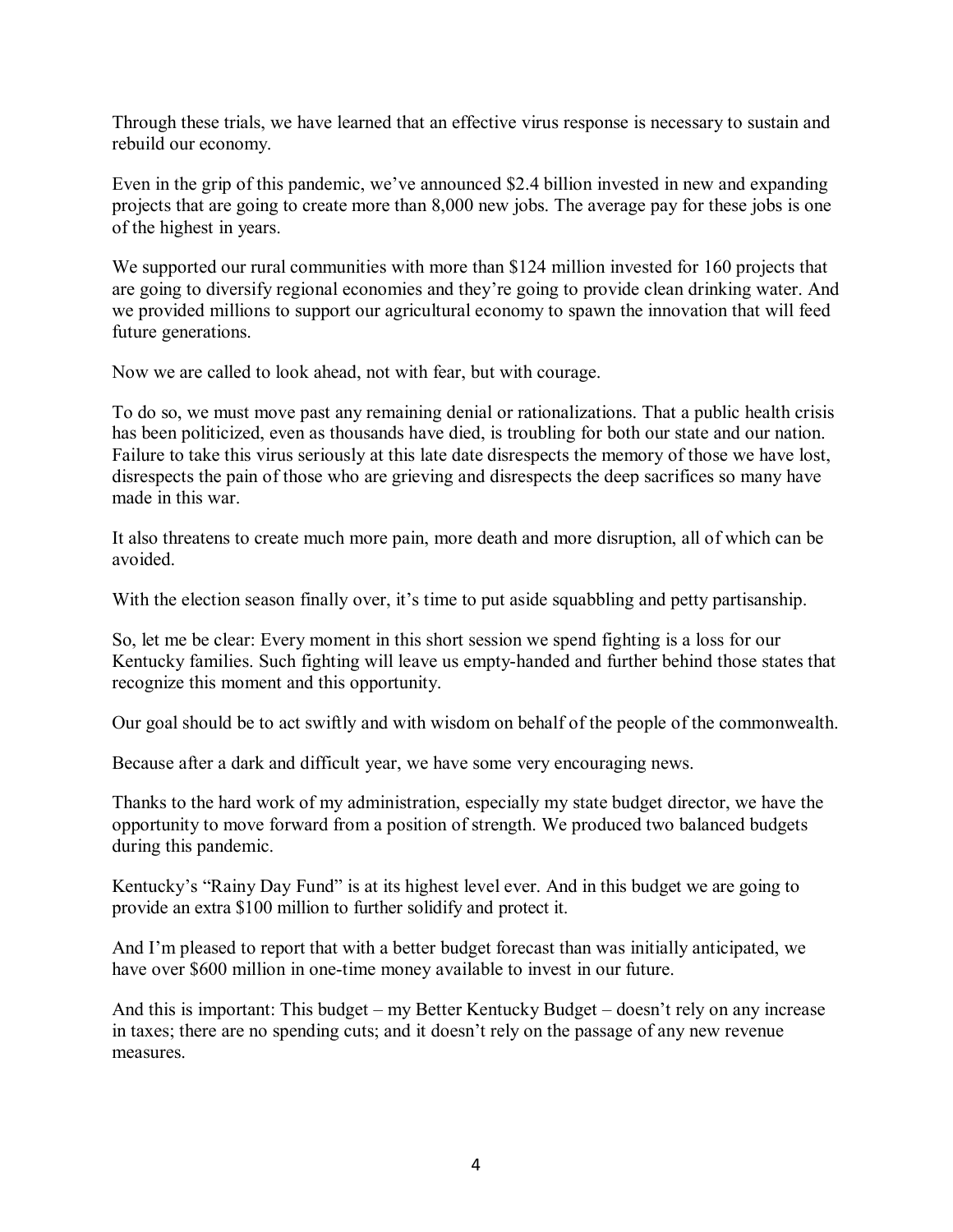So with this budget, we have an unprecedented opportunity – an opportunity to provide real relief and jump ahead of other states.

My Better Kentucky Budget is built on three pillars: relief for small business and Kentucky families; prioritizing our people; and bold investment in our future.

The first pillar provides relief to our families and businesses still hurting and addressing the damage caused by COVID-19.

For small business relief, I am proposing \$220 million be directed to the Better Kentucky Small Business Relief Fund, to help small businesses that have experienced losses as a result of this pandemic. This represents the single largest relief fund of its kind in generations, and it cannot wait. So I'm asking the General Assembly to pass this funding in a separate bill to make it available immediately.

For individual relief, today I am authorizing \$48 million in CARES Act funding to go to those who have waited too long to receive unemployment benefits and also to help out those who have missed out on the federal government's Lost Wages Assistance Program because they made too little. It is the right thing to do.

Further, this budget corrects a legacy of underfunding our unemployment insurance system. As you know, my administration inherited a UI operation that runs on an IT system that is functionally obsolete. In the years leading up to the pandemic, the previous administration, and in previous sessions, closed in-person offices and cut 95 skilled employees from UI. The UI budget was further slashed by \$16 million. This, coupled with a once-in-a-lifetime 1,300% yearover-year increase in claims, meant many Kentuckians have had to wait too long during a difficult time for their payments. This is the help they are owed and it is what they deserve, and far too many have waited far too long.

Finally, we're using CARES Act funding to repay \$152 million in UI loans, and on top of that, today I am calling for the General Assembly to provide \$100 million more in this budget to go to those loans.

The second pillar of the building a Better Kentucky Budget is all about putting our people first – prioritizing our children and families' education, health care and retirements.

Kentucky's great educators and school staff have had to overcome incredible challenges this year, quickly adjusting to online instruction when needed and making sure our children were fed even when they weren't in the classroom.

One teacher – Sarah Blades of Lexington – showed true Team Kentucky spirit. She not only helped her students but went above and beyond to help one of their parents earn a GED.

Thank you, Sarah, and every educator, for all that you do.

That is why my budget calls for a \$1,000 salary increase for every teacher, bus driver, cafeteria worker and other hardworking school employee in Kentucky.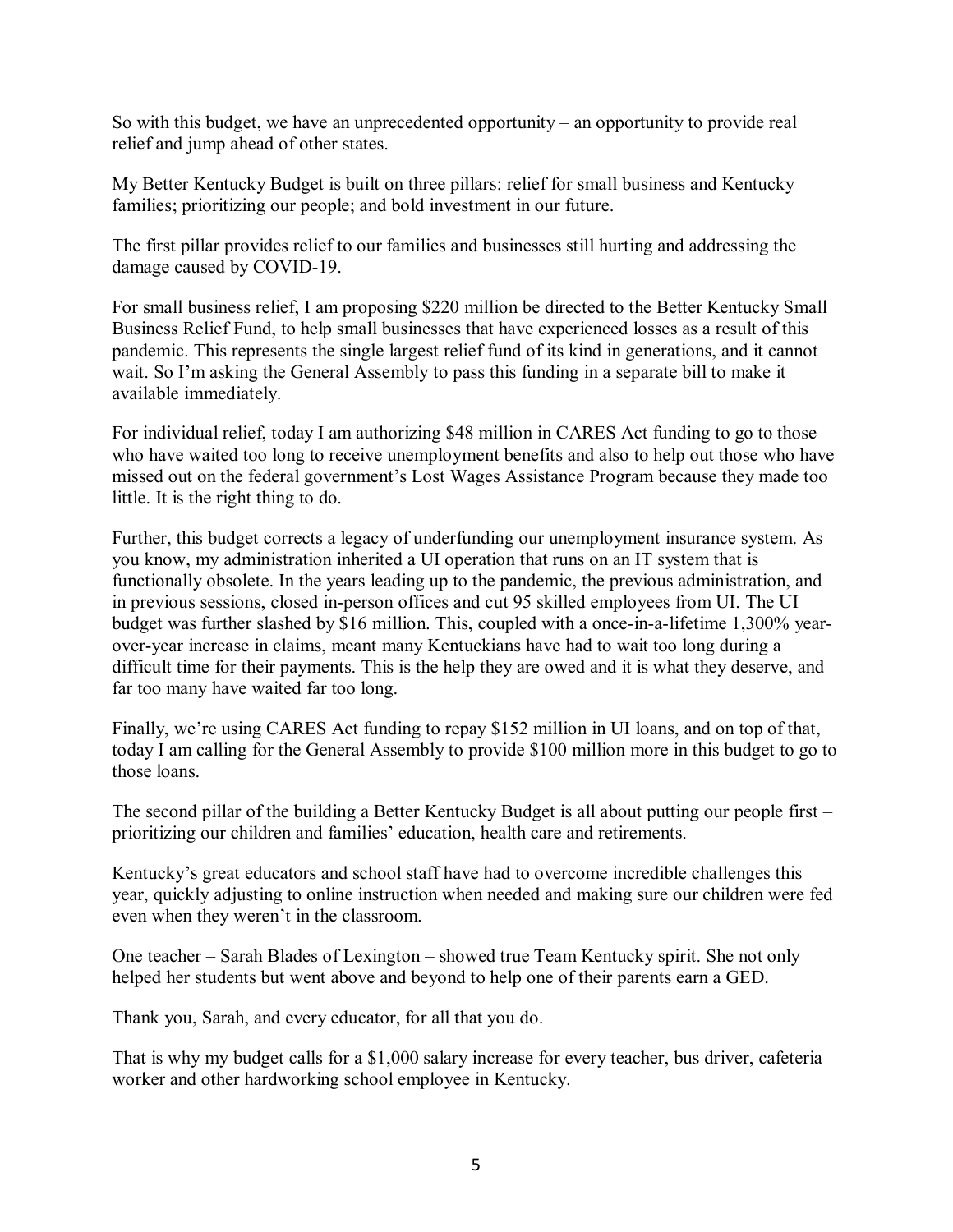Let's continue to invest in our children by increasing the SEEK formula and funding textbooks and electronic instruction resources.

I am also providing support for preschool programs to help children most in need get started early on a path to success and opportunity.

We are restoring a teacher loan forgiveness program and continuing to fund additional, full-time, school-based mental health services.

We need to invest in our workforce and the jobs of the future, so we provide more dollars to higher education, providing an additional \$17 million for postsecondary institutions. This represents a 2% increase in General Fund investment.

I am also creating the Better Kentucky Promise, a program that broadens the Work Ready Scholarship, creates new opportunities and provides the last dollar necessary for more than 6,300 Kentuckians to complete associate's degrees or secure certificates.

Imagine that – 6,300 Kentuckians gaining that educational opportunity that's going to move all of us forward.

I am also proposing a 1% raise for our hardworking state employees. They keep our communities running and they have more than earned it.

We are improving compensation for local and state law enforcement and firefighters who are always on the front lines with a \$600 stipend increase from the Law Enforcement and Firefighters Foundation Program funds.

And I have included the full exclusion of military pensions from the Kentucky income tax, recognizing the service of our men and women in uniform and what it means to our country.

My Better Kentucky Budget further prioritizes the health our people.

We are investing in our families by increasing the number of slots available for Michelle P. Medicaid waivers. We are fully funding Medicaid and we're adding 76 new social workers for child protective services.

And in this administration, we will continue to address inequities in access to health care. It shouldn't take a pandemic to show us such access is the difference between life and death.

We are also supporting our selfless local health departments by doubling their General Fund support to improve their epidemiology and their clinical capacity. This year has shown how important they are. These local heroes, like Michelle here in Frankfort, have been a lifeline to families. They have stood in the heat of the summer and the cold of the winter to provide testing.

And to support healthy retirements, we are providing pension relief to our critical quasigovernmental agencies like Child Advocacy Centers and Domestic Violence Shelters, as well as local health departments and community mental health centers.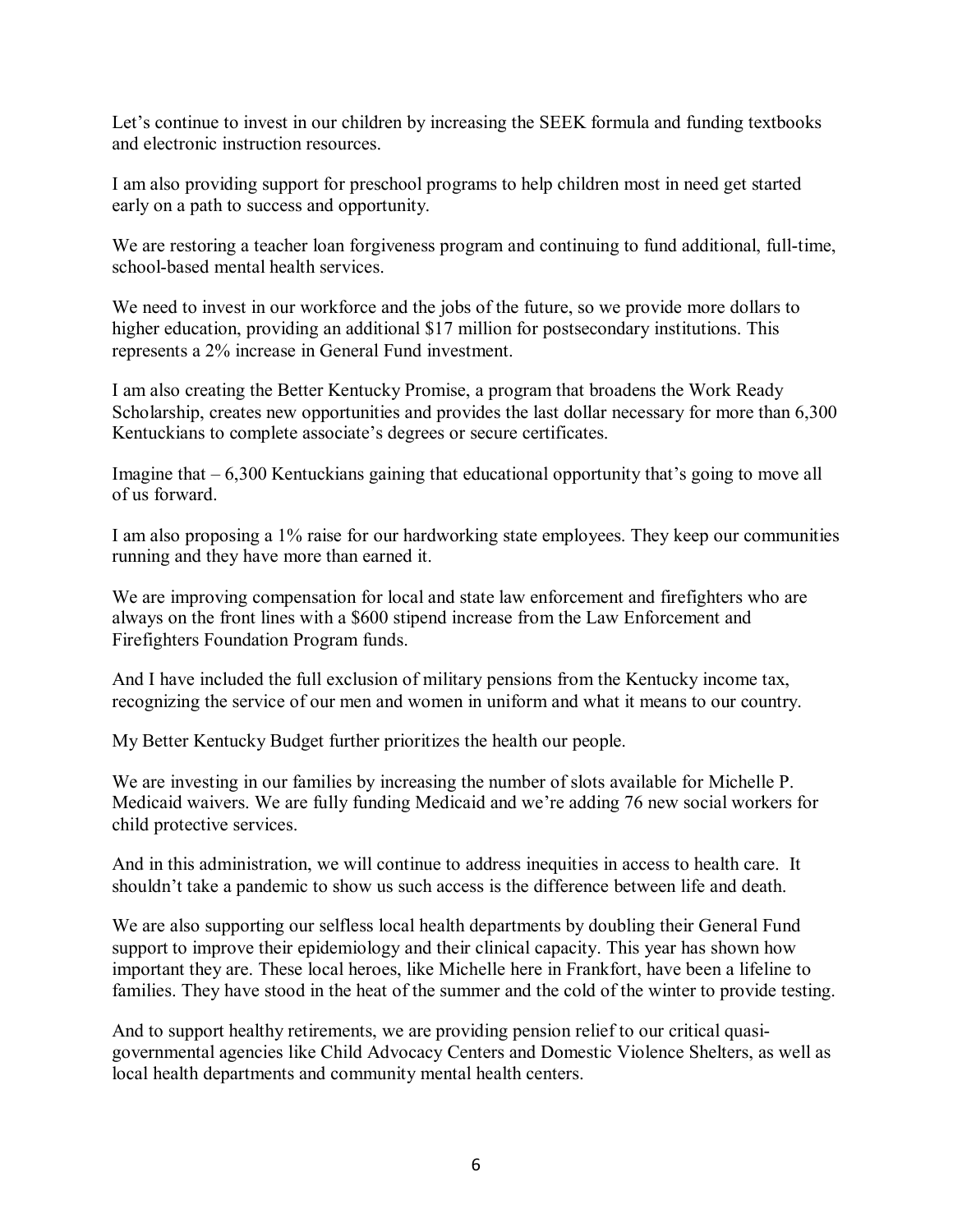Our Better Kentucky Budget also includes full pension funding for the Teachers' Retirement System for just the second time.

And we are investing in our retirement systems, fully funding the state's retirement plans.

The third pillar of building a better Kentucky is about making bold investments that allow us to sprint out of this pandemic and into our future – about how, together, we can not only survive, but thrive in 2021 and beyond.

Periods of difficulty can lead to incredible changes and opportunities that seemed impossible only years ago.

The Civil War was, perhaps, the lowest point for this country, but it led to the end of slavery and the guarantee of equal rights under law in the 14<sup>th</sup> Amendment. The Great Depression found Kentucky in dire economic straits, but out of it came the New Deal and a reimagining of how government could help its citizens. World War II tested our resolve, dramatically changed our economy, but out of that conflict, we build the world's strongest economy, a healthy middle class and we stepped into our role as leader of the free world.

The shock of COVID-19 has brought on our current transformational period, and how we lead in the next year will dictate whether Kentucky simply recovers back to the old normal or, instead, takes its place among the most productive and innovative states in the union.

For this, we need the courage to make bold investments in our people and in our future. It cannot wait.

The first key to revitalization in Kentucky must begin with education. Mine is and always will be an education-first administration.

This begins with the literal building blocks of our schools. Too many of Kentucky's schools are crumbling and in dire need of repair. Some date as far back as the 1930s. So my budget calls for \$100 million in additional one-time money to help rebuild and repair Kentucky's schools. This will improve the experience of students, educators and staff; it will enhance the surrounding communities. It will also create thousands of construction jobs and unleash a wave of positive economic activity across Kentucky.

The experience of our educators and our students during COVID-19 further points to a larger shift that Kentucky must be prepared for and invest in now. The move to virtual classrooms was mirrored in many occupations, especially the use of telehealth, pointing to the growing importance of broadband.

We used to think of broadband in terms of just business, but now we know it touches every part of our lives: the education of our kids, how we receive health care. This is the most important infrastructure of the future.

Even when COVID-19 is behind us, it's clear that many companies are moving toward policies that will continue to encourage telework. And medical providers have expanded telehealth, making in-person visits and needing to commute to your doctor's office a thing of the past.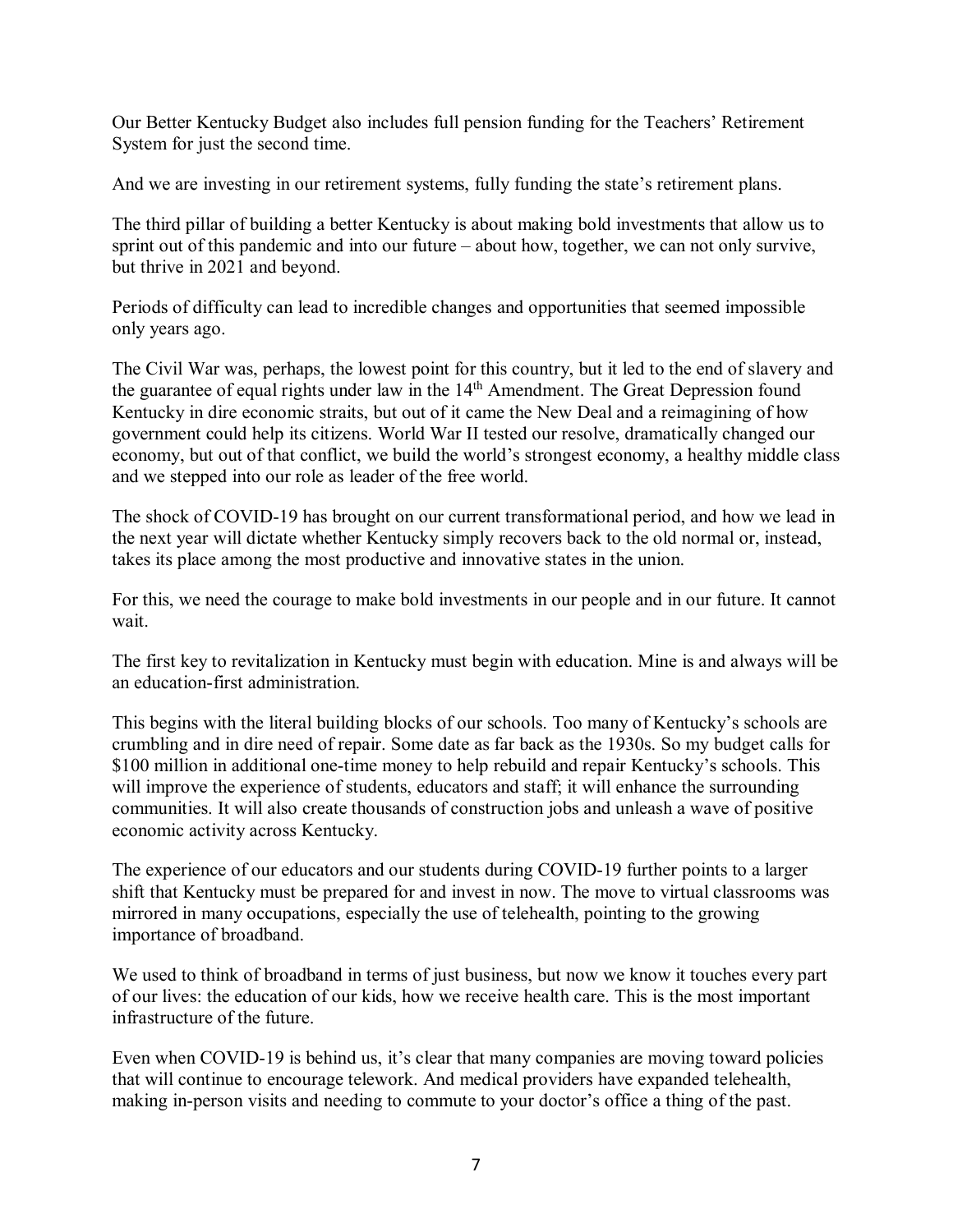This is particularly important in our rural communities in Eastern and Western Kentucky. Telehealth will boost the well-being of our people, and its technological expansion will further strengthen our health care sector, which provides thousands of jobs across the commonwealth.

That is why my budget provides \$50 million to fund the last mile of broadband. This is the first time that state dollars have been used to invest in expanding broadband. This historic investment will help make sure every family that needs it has it.

It is also time we addressed our Transportation Budget. Doing so will require both short-term and long-term solutions, but we need to invest in our transportation infrastructure now. This will create jobs and stimulate the economy immediately, even as it encourages future growth. I'm ready to step up to the plate. I hope others are too.

Finally, we must continue to nurture innovation and entrepreneurship.

Last year, in this speech, I highlighted the work of Jonathan Webb with AppHarvest. Since then, I'm pleased to announce that AppHarvest has opened one of the world's largest high-tech greenhouses in Morehead, Kentucky. Just that one facility will provide more than 300 jobs in Eastern Kentucky and result in millions of pounds of healthy produce being shipped all over the Eastern United States. The company has since broken ground on two more sites in Madison County. AppHarvest is the example of what Kentucky innovators can do, and I was proud to support it. In 2021, I'm committed to finding the next AppHarvest, creating the jobs of the future and not simply chasing the jobs of the past.

To do this, my budget includes a fund for emerging industries, such as agritech, to ensure Kentucky stays on the cutting edge of new opportunities and new businesses.

Building a better Kentucky also means that our laws do not unduly restrict us from innovation. That is why I'm asking all of my Cabinet secretaries to identify ways to modernize with an eye towards determining what services can remain remote. A resident of Paducah or Ashland who wants a license or certificate shouldn't have to spend more time in their car just coming to Frankfort than he or she does actually taking the test to get the certificate.

And speaking of laws that unduly restrict us from growth and innovation, it is time to legalize medical marijuana, pass sports betting and save historic horse racing.

And it is time to acknowledge and address the racism that continues to exist in this country and in this commonwealth.

And we must clearly denounce – in one voice – the domestic terrorists that threaten our country and stormed our U.S. Capitol. You cannot fan the flames and condemn the fire. To live the motto "United We Stand," we have to be better.

This is the bold agenda we need now.

To achieve our goal of a better Kentucky, all branches of government need to be prepared to take bold action.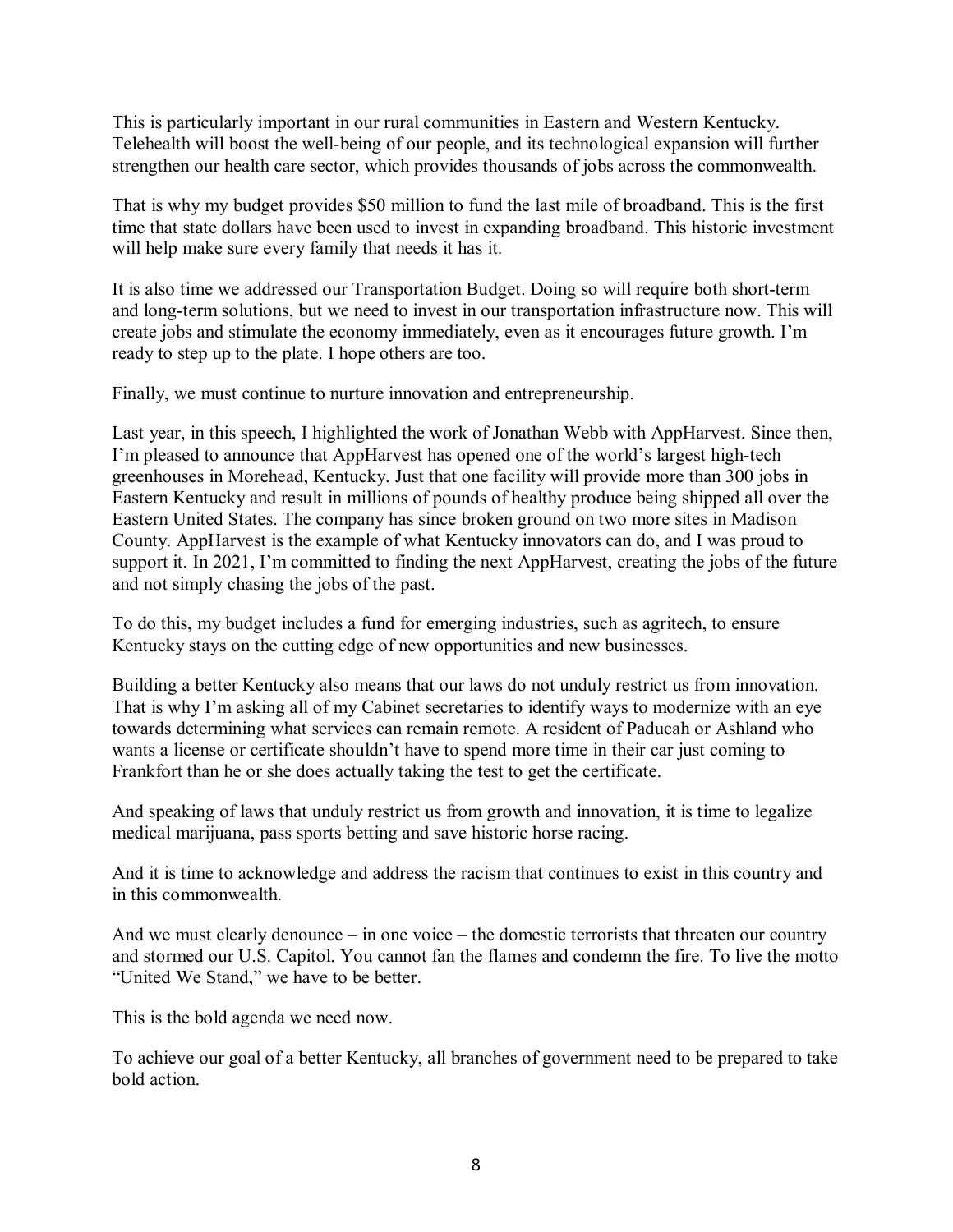So I'm looking forward to working with President Stivers and Speaker Osborne and every member of the General Assembly to make that happen.

We should commit to working together and setting a positive example and tone in Frankfort. So many Kentuckians are depending on us.

We have not had this much opportunity for new investment in our people and in our future in a generation. Let's make it count. Let's have the courage. Let's be bold. Let's not fumble this opportunity.

We get to decide how history looks back on us in 10, 20 or even 50 years. This is our chance. So let's think and act differently so we can get different and better results.

We should all support relief for our small businesses.

We should all support building better schools.

We should all support affordable college, raises for our educators and creating more good-paying jobs.

We should all support broadband to move us forward.

And we all know the unemployment system has been cut to the bone and must improve to help our workers when they need it the most.

Folks, we can be fiscally responsible, help our people and invest in our future all at the same time.

I began tonight's speech talking about the different world in which I delivered my first State of the Commonwealth address – a world of in-person social engagement and fellowship.

But I spent most days in 2020 walking through a largely empty Capitol. On days – on the tough days – I would stand in the shadow of President Lincoln's statue. I reminded myself half the country disagreed with almost every decision he made, but history has judged him amongst our greatest leaders.

President Lincoln reminds us of the importance of this moment. He said, "Leave nothing for tomorrow which can be done today."

There is so much we can – so much we must – do right now.

Let's rise to the occasion.

2021 began on a high note with safe and effective vaccines being distributed to our health care workers and our long-term care residents. As these vaccines are distributed, Kentucky will have the confidence to sprint – not stumble – out of this pandemic and into our future.

And now – in the face of so much hate and even insurrection – we must be Kentuckians and Americans before we are anything else.